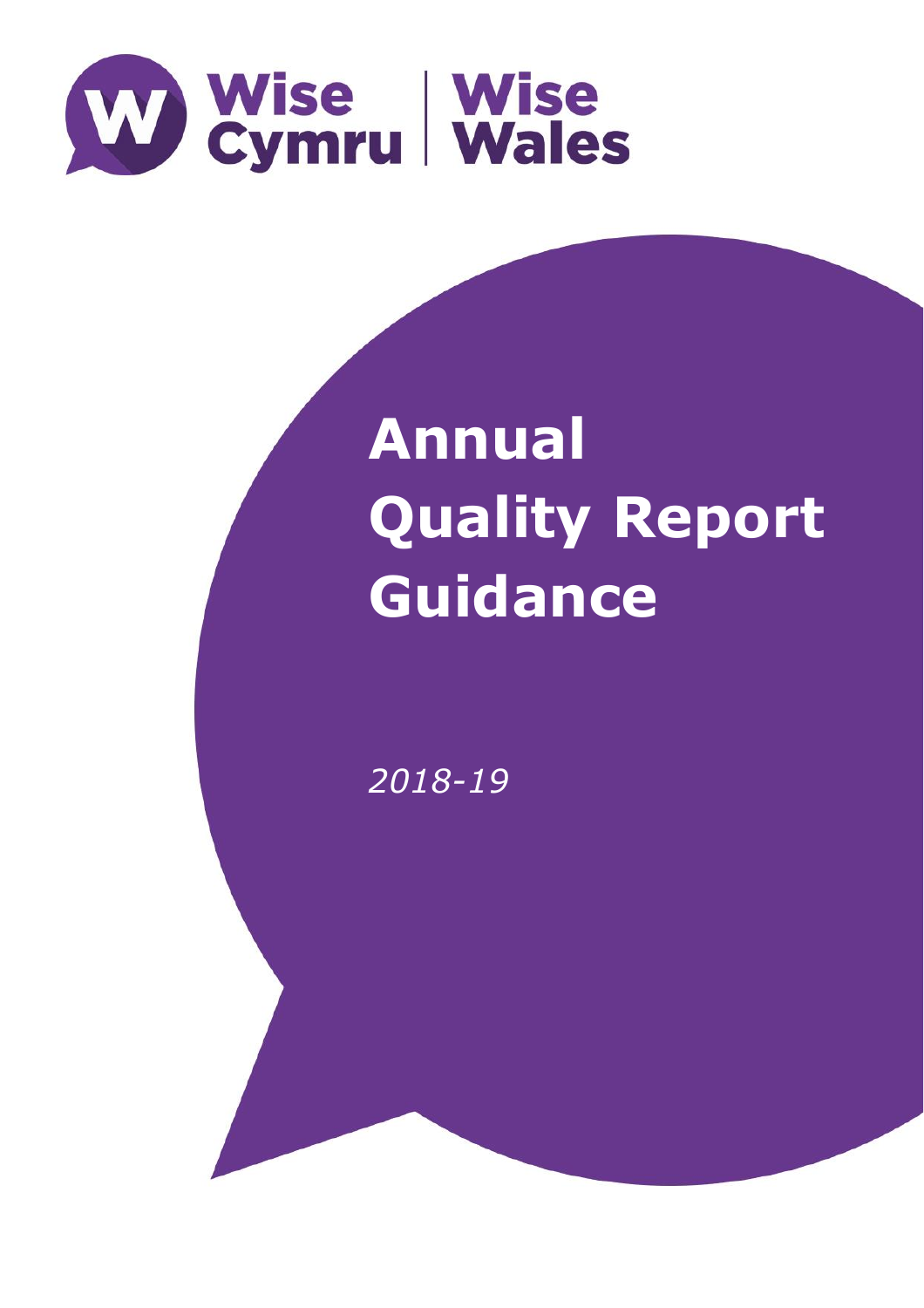

### **Contents**

|                                                                              | 3              |
|------------------------------------------------------------------------------|----------------|
|                                                                              |                |
|                                                                              | $\overline{4}$ |
| <b>Suggested Chapters:</b>                                                   |                |
|                                                                              |                |
|                                                                              |                |
| Section 3: How effectively does the university manage the quality of         |                |
| Section 4: How effectively do the university and the students' union work    |                |
|                                                                              |                |
|                                                                              |                |
|                                                                              |                |
|                                                                              |                |
| Error! Bookmark not defined.<br>Wise Wales' Funders and Partners: __________ |                |

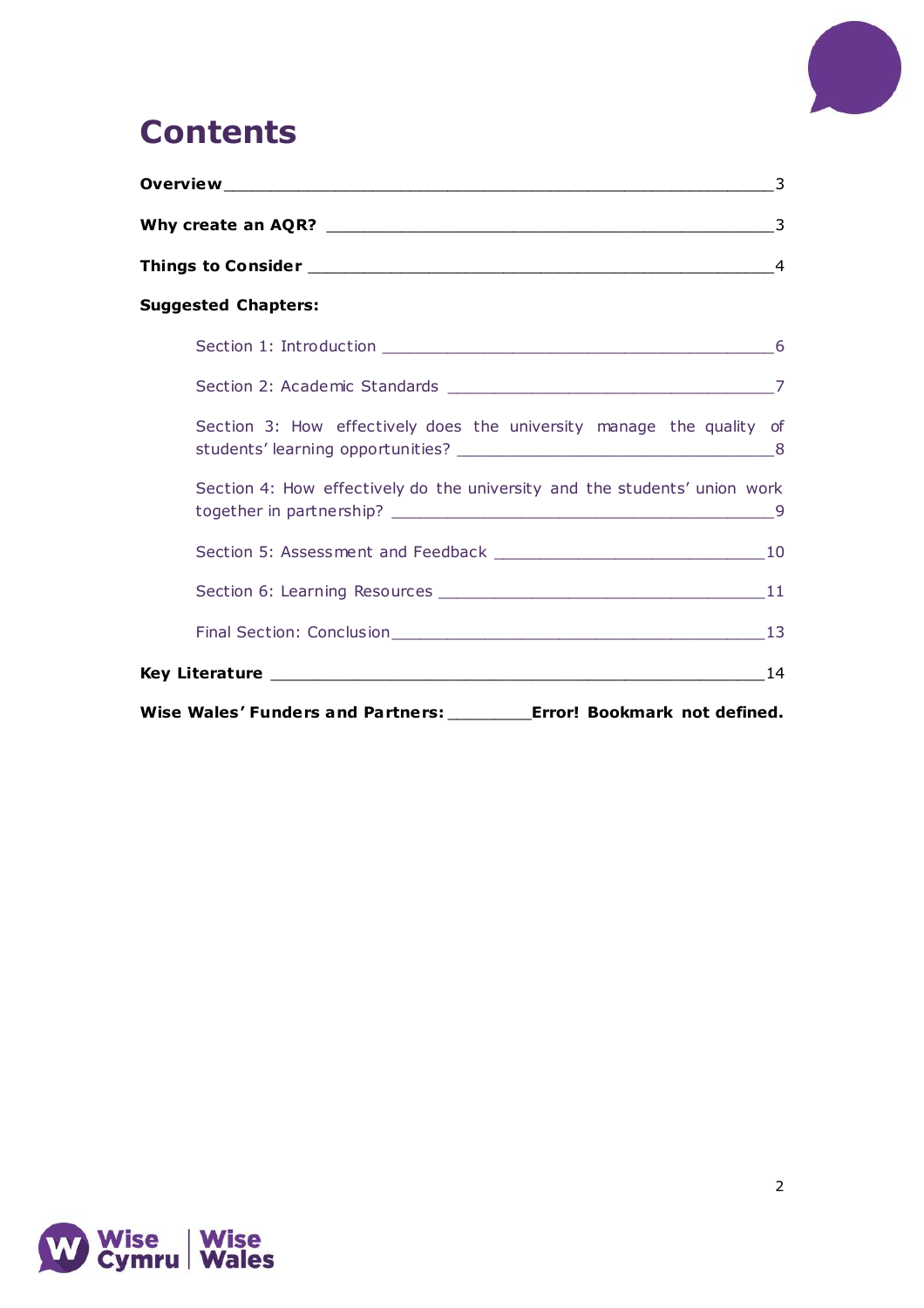

### <span id="page-2-0"></span>**Overview**

Welcome to your guide to producing an Annual Quality Report (or 'AQR' as we'll refer to it from now on), a tool which will facilitate the identification of issues that compromise the quality of the student experience, as well as areas of great practice that deserve commendation.

This guidance will provide instruction on compiling an evidence-based report representing the views of students, with which to initiate a dialogue between your students' union and university. By doing so, both parties can work together in partnership to develop solutions which enhance the university experience for all invested, and disseminate the good practice already taking place within the institution, and across the nation.

### <span id="page-2-1"></span>Why create an AQR?

Students' Unions change and evolve on an annual basis, as every new academic year brings a new set of sabbatical officers and a new cohort of course representatives; a brand new mix of personalities, ideas and creativity. This can, however, be quite challenging on three counts:

- 1. University processes can be complex to navigate and it can take time to identify which route to take when tackling a particular issue
- 2. Data collection about the student experience tends to only happen once a year; towards the end of term
- 3. Once issues have been identified, resolution can be a lengthy process sometimes longer than an academic year, due to the nature of some university administration processes

This can lead to – and often has led to – the repetition of certain issues year on year due to a lack of continuity from one officer to the next, or difficulty in finding compelling evidence early in the year. It has also proved problematic at a time of formal review (i.e. what was then the QAA Institutional Review and what will soon be the Higher Education Review) when students are expected to produce a *Student Written Submission*, which reviews the student experience over the last six years!

This guidance seeks to support you in gathering evidence annually to support your own campaign work and to provide valuable long-term information for next year's team so they can build upon it. They can either continue where you left off or compare situations to see where improvements have happened and where further action is required. This should also provide you with a powerful tool to approach your institution on an arising issue by providing you with longitudinal data - a snapshot of what the student experience looks like year on year - allowing for the identification of particular trends.

Student engagement is undergoing a cultural shift in Wales, whereby we now strive to empower students to own their unique expertise and become partners with their institution, so that they are equally able to influence learning and teaching, as well as their overall university experience. By compiling an AQR collectively, the student body will be empowered to work collaboratively with their university to mould and shape their university experience into a bespoke, powerful education of which to be truly proud.

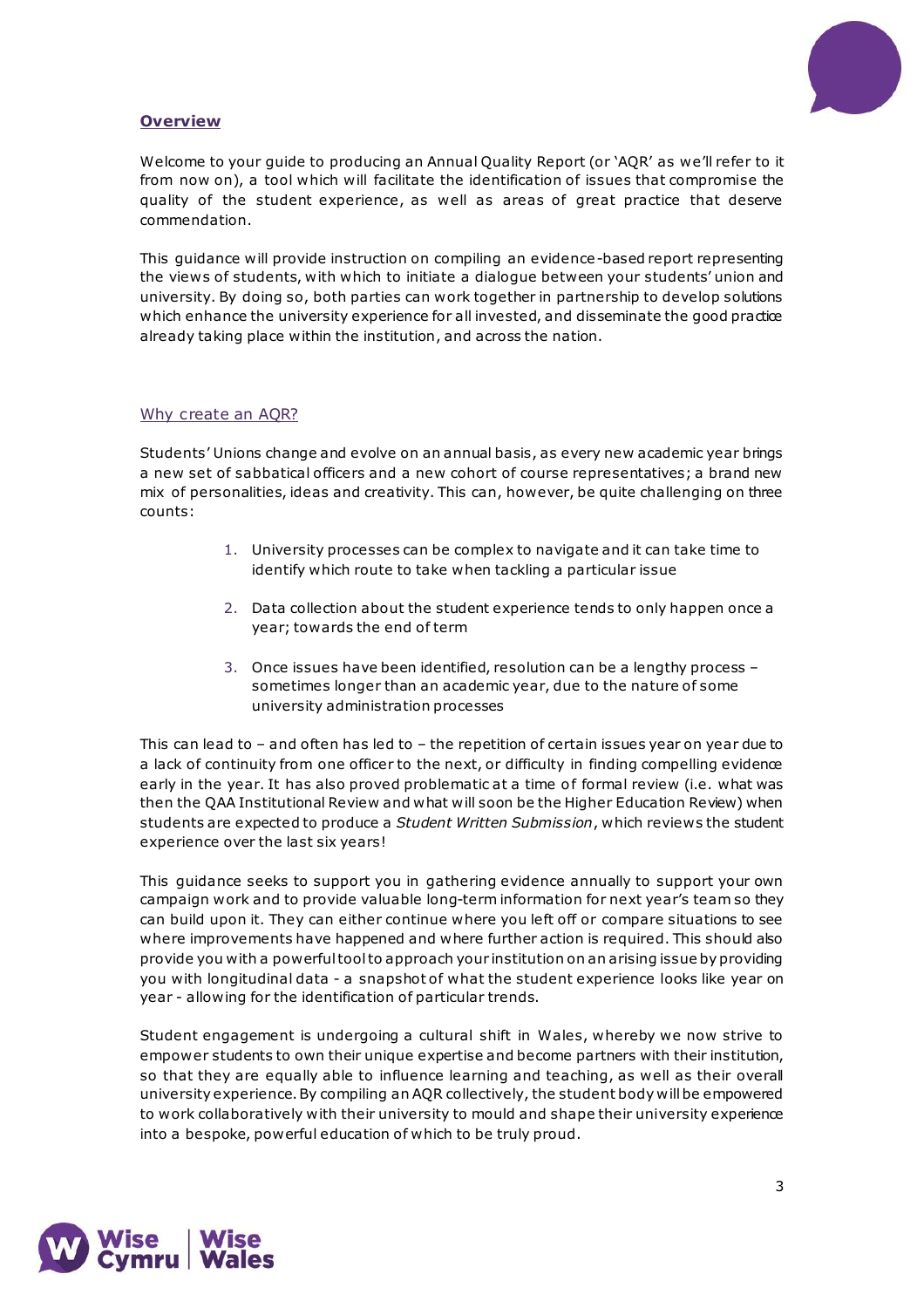

### <span id="page-3-0"></span>Things to Consider

Aside from the introduction and conclusion (which we personally recommend you keep in the traditional sequence) the following sections can be arranged in w hichever manner best represents and communicates the views of your student body. Examples have been provided throughout this guide to give you an idea of what an AQR looks and feels like, but the document is completely open to your own interpretation.

A few things to remember when planning and writing an AQR:

### **1. Back up what you say with evidence**

- This strengthens the credibility of your document and can be both qualitative and quantitative. Evidence can include:
	- o Minutes from staff-student committee meetings
	- o Anecdotal Reporting
	- o Long-Answer Questionnaires
	- o Number-scoring questionnaires
	- o Opinions Polls
	- o NSS Data
- Using sites like Survey Monkey, you can design the data collection tools yourself to ensure they're as relevant and personal to your student body as possible
- Make the most of the resources you already have though. NSS results, for example, can be valuable and are easy to access, allowing you to identify trends over periods of time
- Alternatively, many universities already carry out their own internal surveys of students, it may be helpful to locate and use this information

### **2. Keep the students' wants and needs at the heart of this document**

- Try to involve as many students as possible in the production of your AQR to ensure that it truly is owned by them. Not only does this maximise the opportunity for a variety of student communities to have their voices heard, it also gives the AQR more power and credibility in the eyes of the university. There are many ways to achieve this. You could:
	- o Engage with the presidents of clubs and societies
	- o Invite students to focus groups
	- o Hold a fun, interactive Question Time session
	- $\circ$  Meet with course representatives or faculty representatives if you have them
	- o Circulate an institution wide e-survey

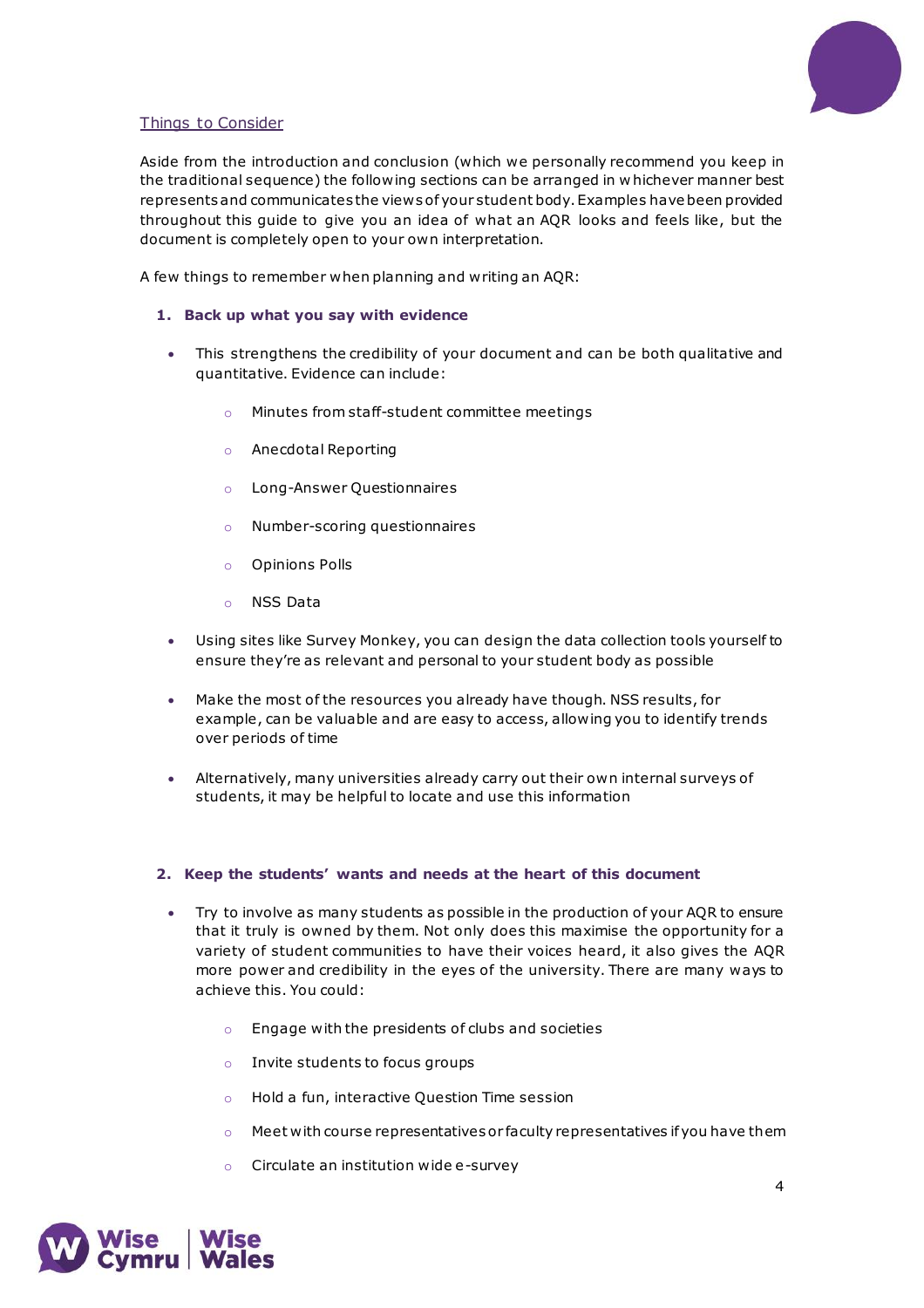

- $\circ$  Investigate modules or courses which have received low student feedback scores and obtain the feedback documents where possible
- o Facebook discussion groups
- $\circ$  Think about whether or not you can afford to incentivise student involvement
	- be creative, it doesn't have to be a cash prize!

### **3. Give critical appraisals**

- By 'critical' we mean fair and balanced evaluations
- It's important to assess which areas are in need of improvement, but it's also crucial to highlight areas of good practice within the university as well
- Don't forget, this document is a tool with which to lobby your institution for change to benefit the student body, but it must always be carried out in a constructive and fair manner

### **4. Keep things clear and concise**

- Keep it simple, structured and easy to follow . How many times have you read a document that was littered with complicated jargon and buzzwords, and just felt your eyes glaze over?
- It's not meant to be an overly long-winded document, so don't panic if it doesn't seem long enough. Make sure that you've addressed the students' key issues, made critical evaluations and constructive suggestions, whilst backing up your work with evidence where possible

### **5. Make time for the process!**

• Look at your resources and the timeframe you've got to work with; can you commit to two hours a week on this document? Four hours? Set a target and stick to it (your Wise Wales Development Officer will be more than happy to keep you on track)

### **6. Enjoy it!**

- This document is a powerful tool for enacting change the more effort you put in, the greater the benefits you'll reap
- It will also be instrumental in the handover process for future sabbatical officers; it's a legacy you can leave behind which will not only inform the work of future officers, but provide the groundwork for the university's next formal review by the Quality Assurance Agency

Once the content of your AQR is complete, why not liaise with some keen, creative students and with their help shape it into something eye-catching, easy to follow and memorable?

Two vibrant and very well-structured examples of AQRs are fro[m Bangor University](http://www.undeb.bangor.ac.uk/academic/annual%20statement%20English%202014.pdf) and the [University of Cumbria.](http://s3-eu-west-1.amazonaws.com/nusdigital/document/documents/1485/d002b1644b80017b89accb3fef7e229f/UCSU%20Annual%20Report%202011-12.pdf)

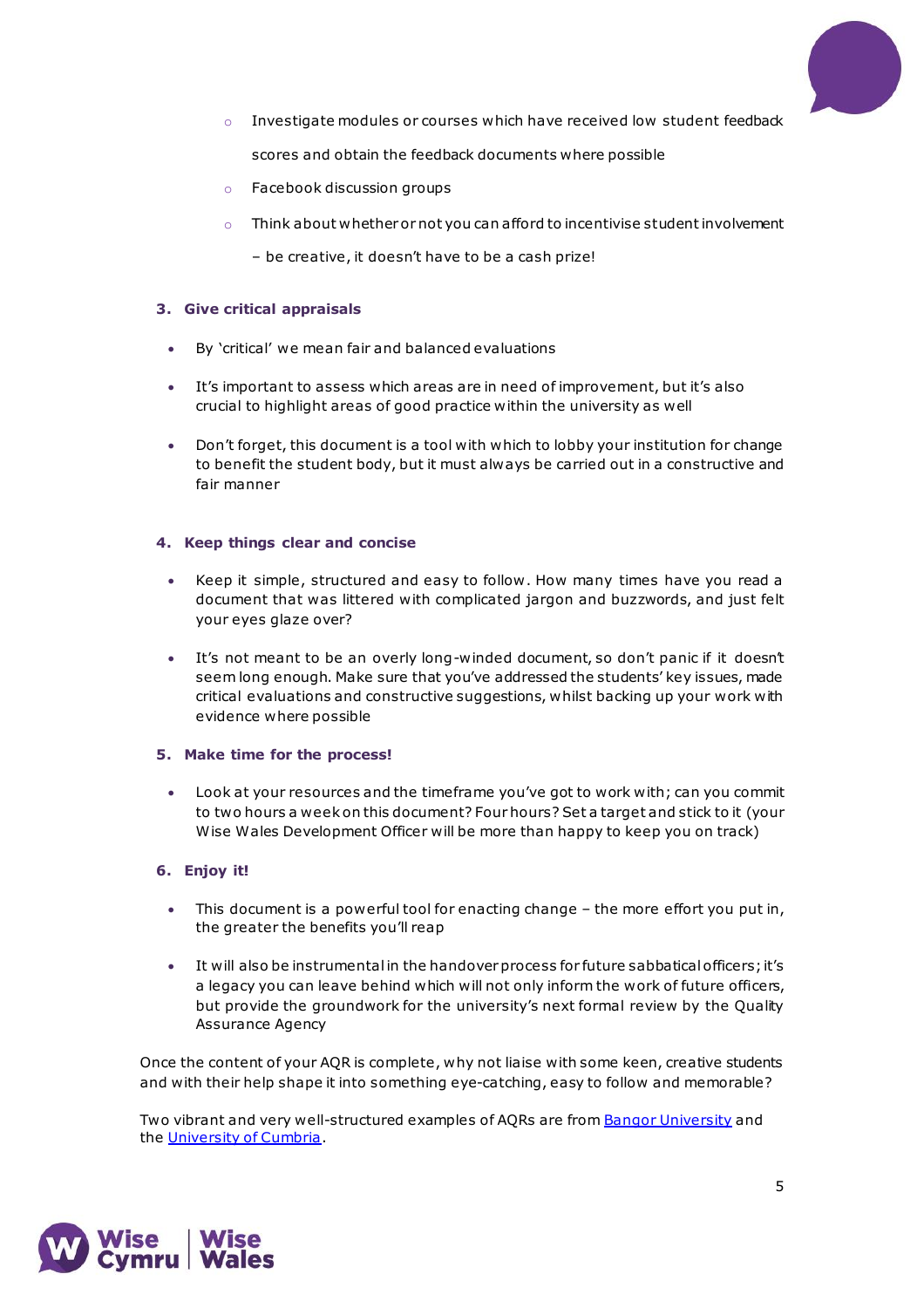

# <span id="page-5-0"></span>**Section 1: Introduction**

### The Beginning

- What does this document hope to achieve?
- Where have you gathered your evidence from?
- How many students were involved?
- Ideally, give a short summary of which areas the institution is performing well within; it's important and to acknowledge the positives, as well as any negatives.
- If possible include a quoted response from a university spokesperson to demonstrate their acknowledgement of areas for improvement and encourage them to make a public commitment to enact change

How effectively has the university addressed the recommendations of the previous annual student report, audit or review?

- What were the recommendations from the Quality Assurance Agency? Clic[k here](http://www.qaa.ac.uk/InstitutionReports/Pages/Institutions-A-Z.aspx) to search for your institution by name and find the recommendations from the last QAA formal review process.
- Has anything been done to address these issues?
- If yes, what?
- If no, why not? Was an attempt made? Can you suggest an alternative/improved strategy?
- If changes or improvements have been made, evaluate them!

### Make a recommendation!

- For this section, set a few overarching action points to raise to the university, carefully selecting the most important issues affecting the student body
- This might also be a good place to include a final university response from a notable spokesperson; this will demonstrate to your student body that the university is invested in the student experience, creating a sense of partnership.

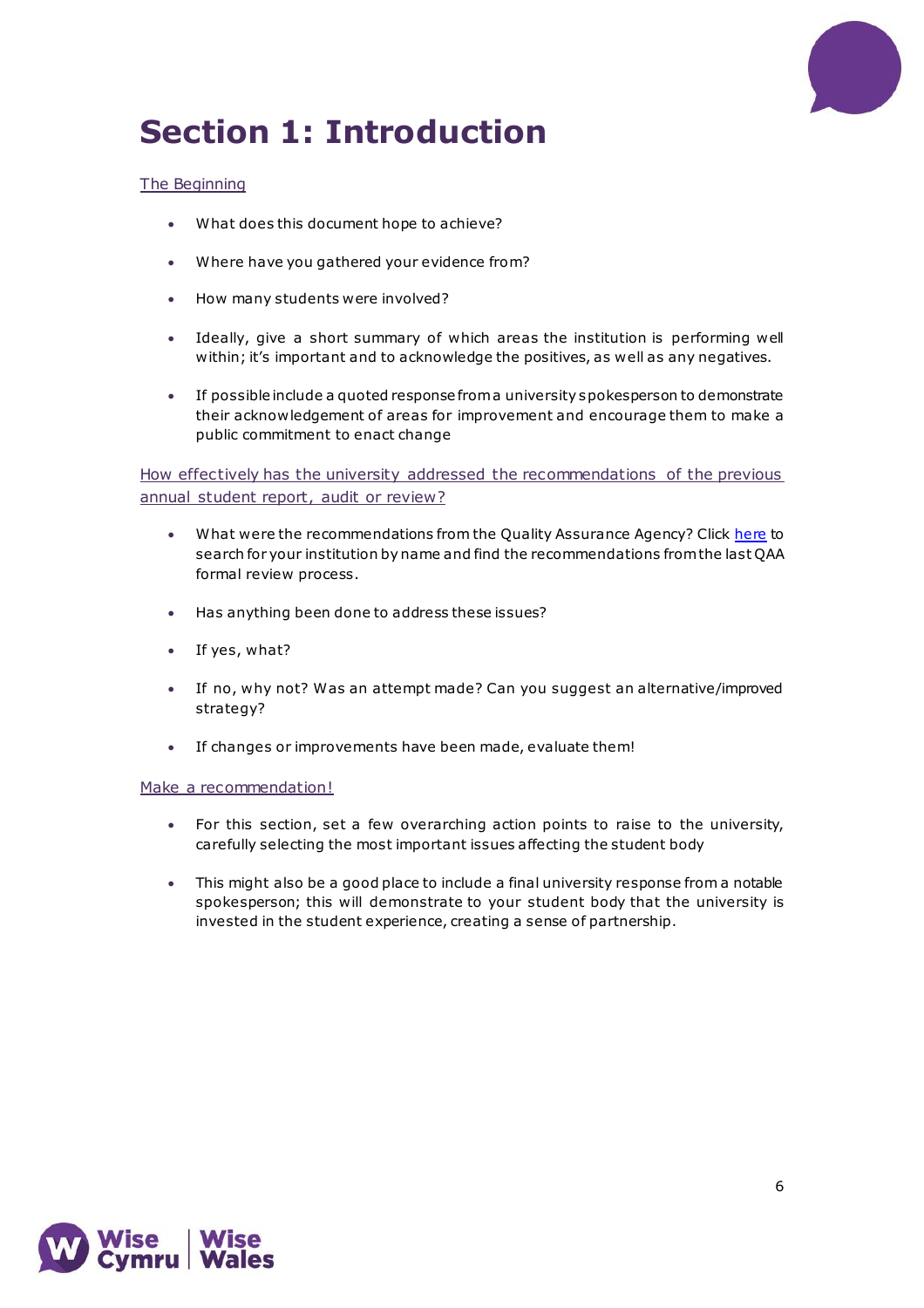

# <span id="page-6-0"></span>**Section 2: Academic Standards**

### What are the hot topics?

- Time to bring in your evidence and supporting data!
- What are the key issues surrounding academic standards? For example, do students know how to access external examiners' reports? Are they involved in the design, approval and review process of modules and assessment methods?
- What key changes has the university made since the last review in this area?
- How well have they worked?
- What does the union/guild recommend to address these issues?

### *Examples:*

*The university currently has no structures in place which allow students to contribute to the design and delivery of academ ic courses.*

#### *or*

*Students at this university are members of the comm ittees responsible for the design and delivery of academ ic courses; their v iews are listened to and influence the process from inception, to delivery .*

### Make recommendations and set action points!

- **Set a few action point requests for the university to address, i.e.**
	- *1. Academic schools to include external examiners' reports on the agenda of their course rep-staff panels or ensure that these reports are clearly identifiable on their individual school pages*
	- *2. University to work with the union/guild to develop a project in which students are able to feed into the design, development and review of modules*
	- *3. Academic schools to work with the union/guild to clearly promote the role of a course rep, detailing how reps feed into areas such as the audit process and boards of studies, etc.*
- Try to include a university response if possible!

*(Please note that the examples and action points in each section are purely to demonstrate the structure of the document – be sure to tailor it to the relevant needs and issues surrounding your student body.)*

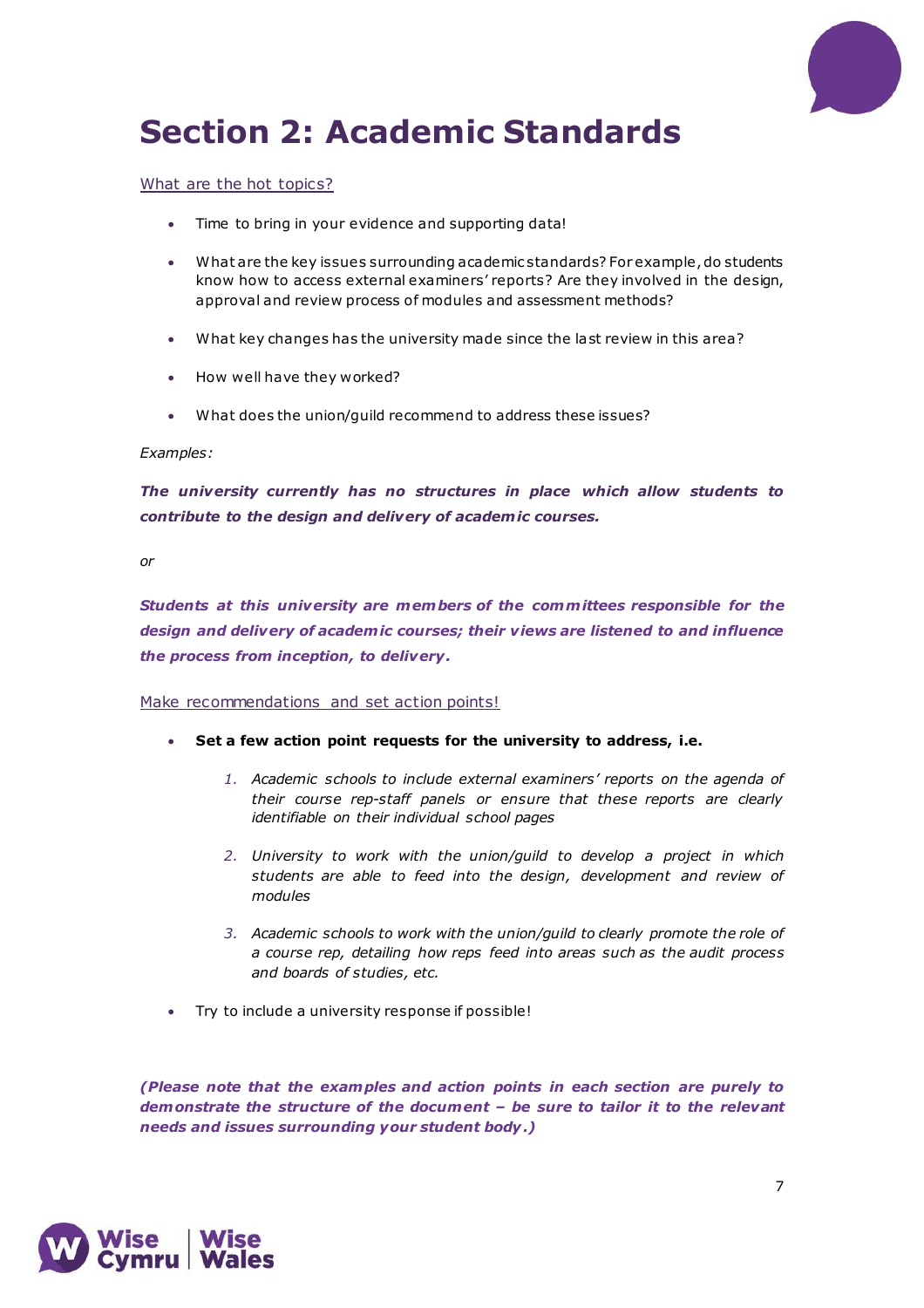

# <span id="page-7-0"></span>**Section 3: How effectively does the university manage the** *quality* **of students' learning opportunities?**

What are the hot topics?

- This would be a good section to use past NSS results. For example, "in 2011, 2012, and 2013, the category of student satisfaction scored X, X and X, indicating [this particular] pattern".
- Are students adequately involved in providing feedback on their courses?
- Do students get to influence **quality enhancement**?
- Do students know what happens when feedback is given?
- Does the university or the students' union close the feedback loop?

### *Examples:*

*The university has structures in place to collect academ ic feedback from students; however the majority of students are unaware what happens to this data once collected.*

*or*

*University representatives attend course representative council meetings once a semester to thank students for their feedback and report on the subsequent actions taken as a direct result of this feedback.*

- *1. The students' union/guild to work with the university to implement Student-Led Teaching Awards to enable students to share what they love about learning and teaching at this institution and to allow staff to share best practice on their teaching styles/innovative learning resources*
- *2. The students' union/guild to work with the university to ensure that the feedback loop is closed by hosting feedback sessions during course representative council meetings*
- Try to include a university response if possible!

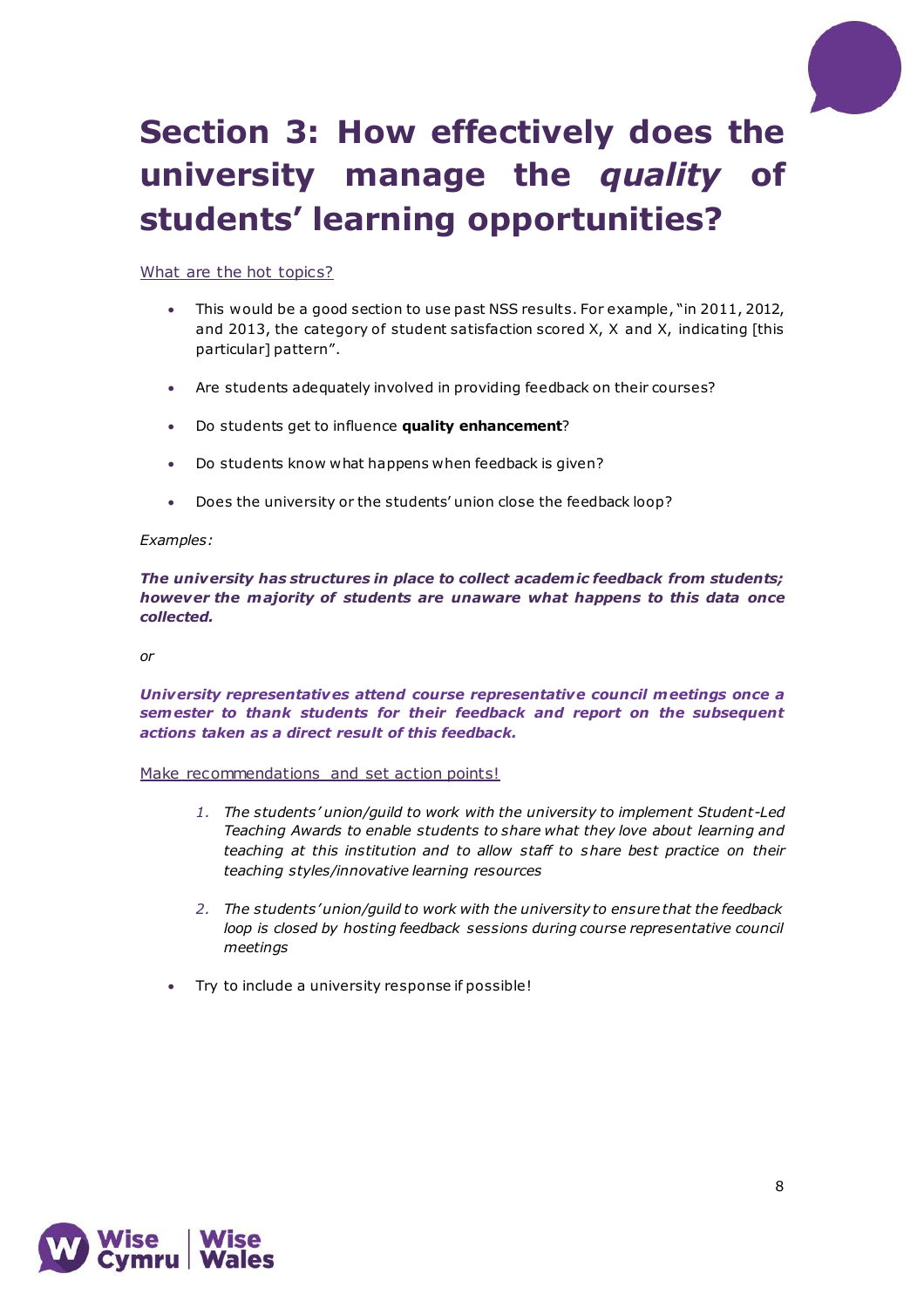

# <span id="page-8-0"></span>**Section 4: How effectively do the university and the students' union work together in partnership?**

What are the hot topics?

- Is there legitimate and valid student representation at every decision-making level of the university?
- Are students aware of the notion of working in partnership between the university and the collective student body, and if not, would the university know how to address this?
- Who manages the academic representation system?
- Are structures in place to ensure course representatives feel comfortable, respected and know their voice is valued at and student-staff meetings, as opposed to being considered tokenistic, tick-box members of the committees?
- What kind of schemes does the university offer, if any, to allow students to submit proposals for change, to be enacted in partnership?

### *Examples:*

*At this university , students are considered to be consumers in an educational transaction. Their wants and needs are considered, as the university aims to achieve high customer satisfaction. Student feedback on university decision making is requested on a post-hoc basis.*

*or*

*Valid student representation exists at every level of the institution's decision making bodies. Students are more invested in the outcomes of the decisions that directly impact upon them , and exert influence over these processes from the very beginning.*

- *1. The university will ensure that space is available for student representation to join the decision making committees at every level of the institution if this does not already exist*
- *2. The university should create a system where students are encouraged to submit proposals for change and where possible, team students with university staff to enact these changes together*
- *3. Support the students' union in arranging Student-Led Teaching Awards, to allow students to commend what they love about learning and teaching at the university, to demonstrate appreciation for, and disseminate, best practice.*
- Try to include a university response if possible!

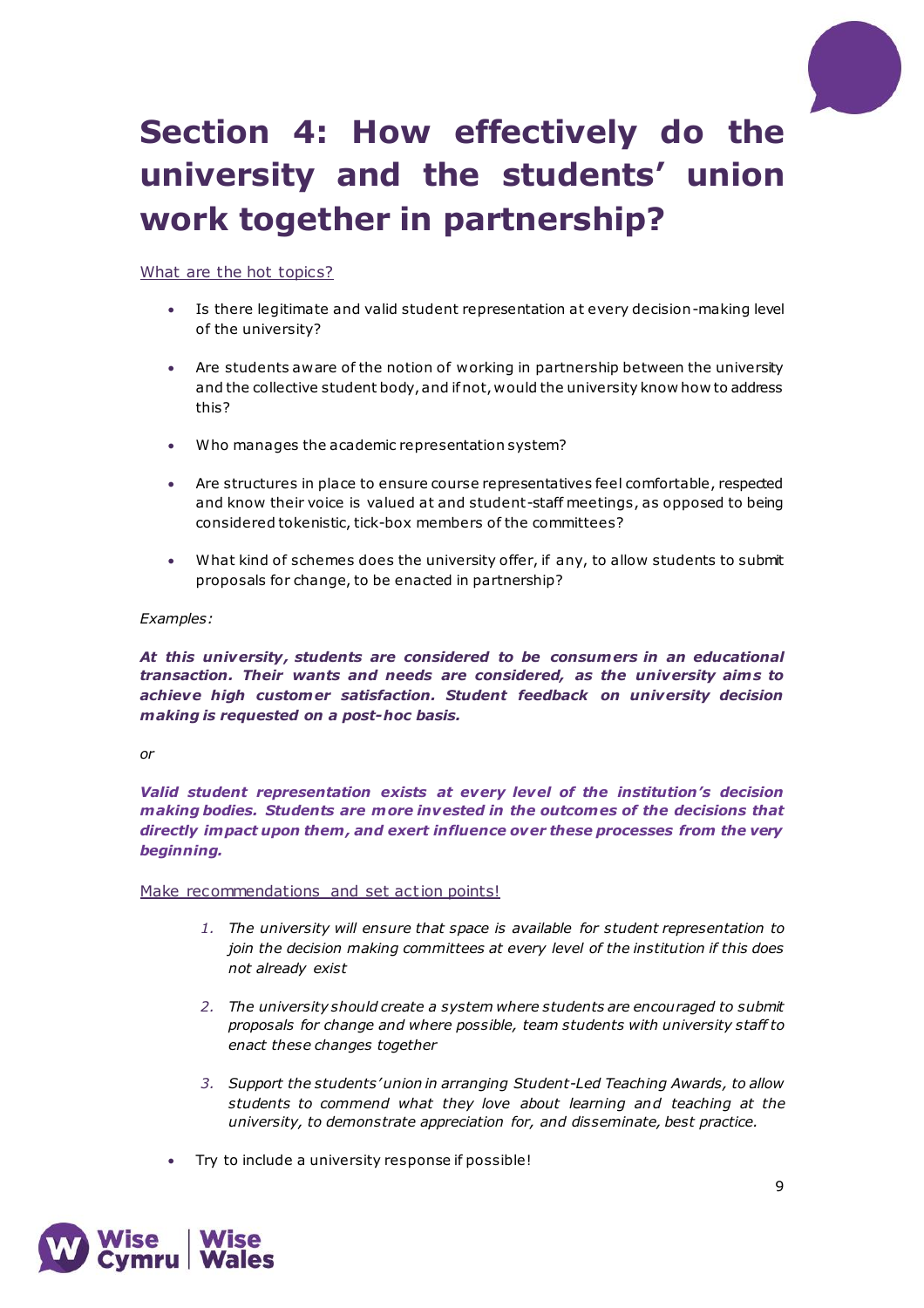

### <span id="page-9-0"></span>**Section 5: Assessment and Feedback**

### What are the hot topics?

- This is an ideal place to utilise as much evidence as you can get hold of things like NSS results, Survey Monkey questionnaires are ideal and easy to use
- What are the university's formal policies around assessment feedback? Are they currently being adhered to?
- What were the lowest scoring questions?
- What were the highest scoring questions? Again, remember to acknowledge positivity where it exists!

### *Examples:*

*Students currently have no say in the design and delivery of assessment methods.*

*or*

*The university adheres to a strict and timely feedback policy for students' subm itted work and students are satisfied with this*

- *1. Agree between the university and students' union/guild a timeframe for assessment feedback and incorporate this into the institutional charter/partnership agreement*
- Try to include a university response if possible!

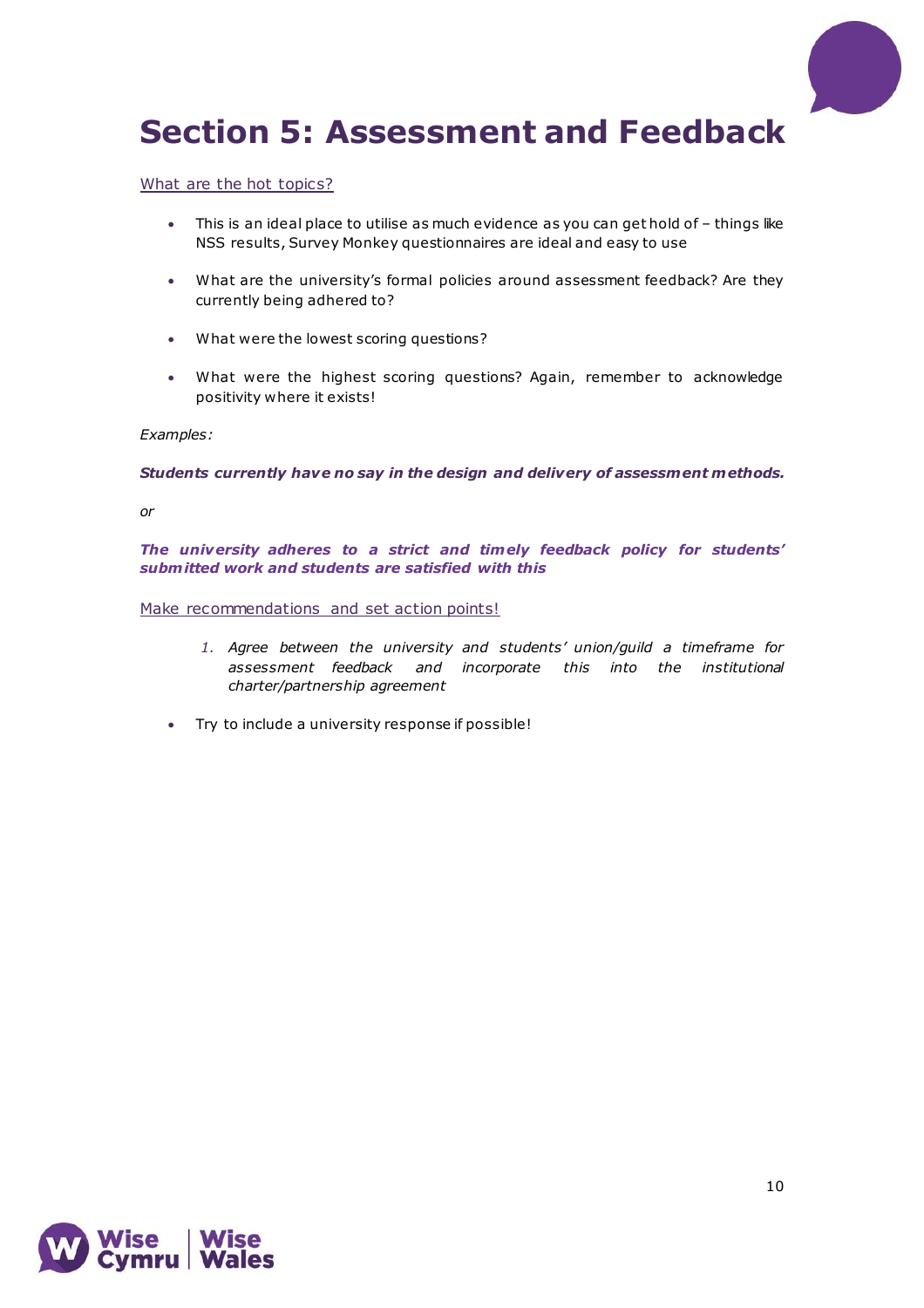

# <span id="page-10-0"></span>**Section 6: Learning Resources**

### What are the hot topics?

- What do we mean by learning resources? These could include:
	- o Laboratories
	- o IT facilities
	- o library provision
	- o contact time with both academic and support staff
	- o ease of access to shared study material
	- o the quality of physical study spaces
	- o access to quiet study spaces
	- o access to rare or specialised study material
	- o study support services
- Again, use your supporting statistics to describe recent trends
- What has been the general feeling these past few years?
- How do students feel right now?
- What are the key areas for concern?
- What is the university already doing, and, is it working?
- What does the union/guild propose for things to improve?

### *Examples:*

*Library resources for certain specialist subjects are extremely lim ited, with students experiencing lengthy waiting times to access these materials.*

#### *or*

*Lecture recording has now become common practice, which ensures that students unable to attend certain lectures due to personal or unforeseen circumstances are still able to experience the learning and teaching experience to a rich standard.*

- *1. The students' union/guild to work with university's IT department to improve facilities where possible based on the feedback of course representatives*
- *2. The union/guild to work with the university to evaluate library provision and ensure that students reading specialist subjects are well catered for*
- Try to include a university response if possible!

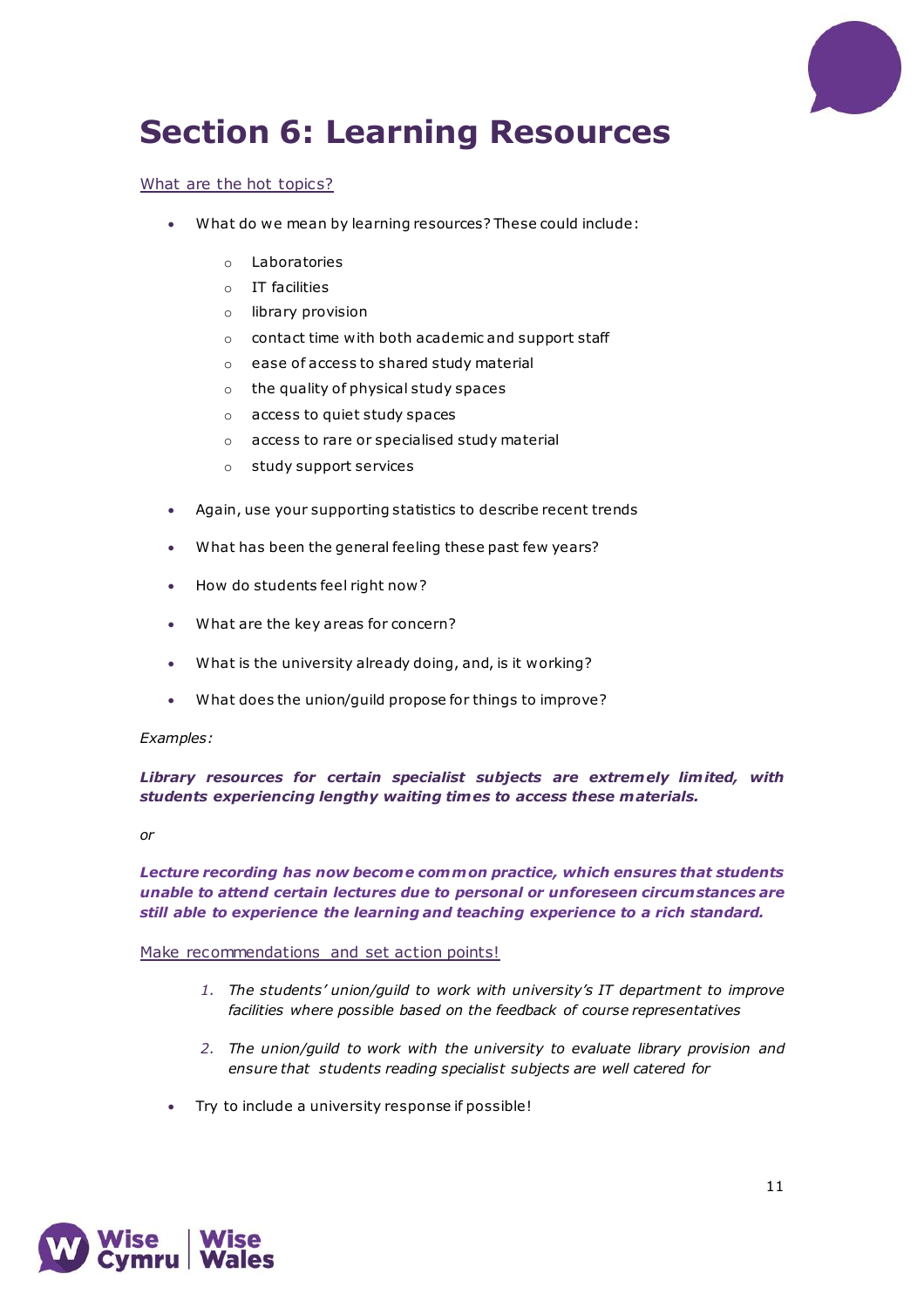

### **Other section titles could include:**

- Library Provision and Opening Hours
- Interdepartmental Communications for Joint Honours Students
- Public Information provided by the university: how accurate and informative is it?
- The provision of information related to course costs: how transparent is it?

You will likely have a wealth of information to draw inspiration from, so don't feel under pressure to choose the aforementioned section titles; choose the most pressing and relevant topics that reflect the views of your student body.

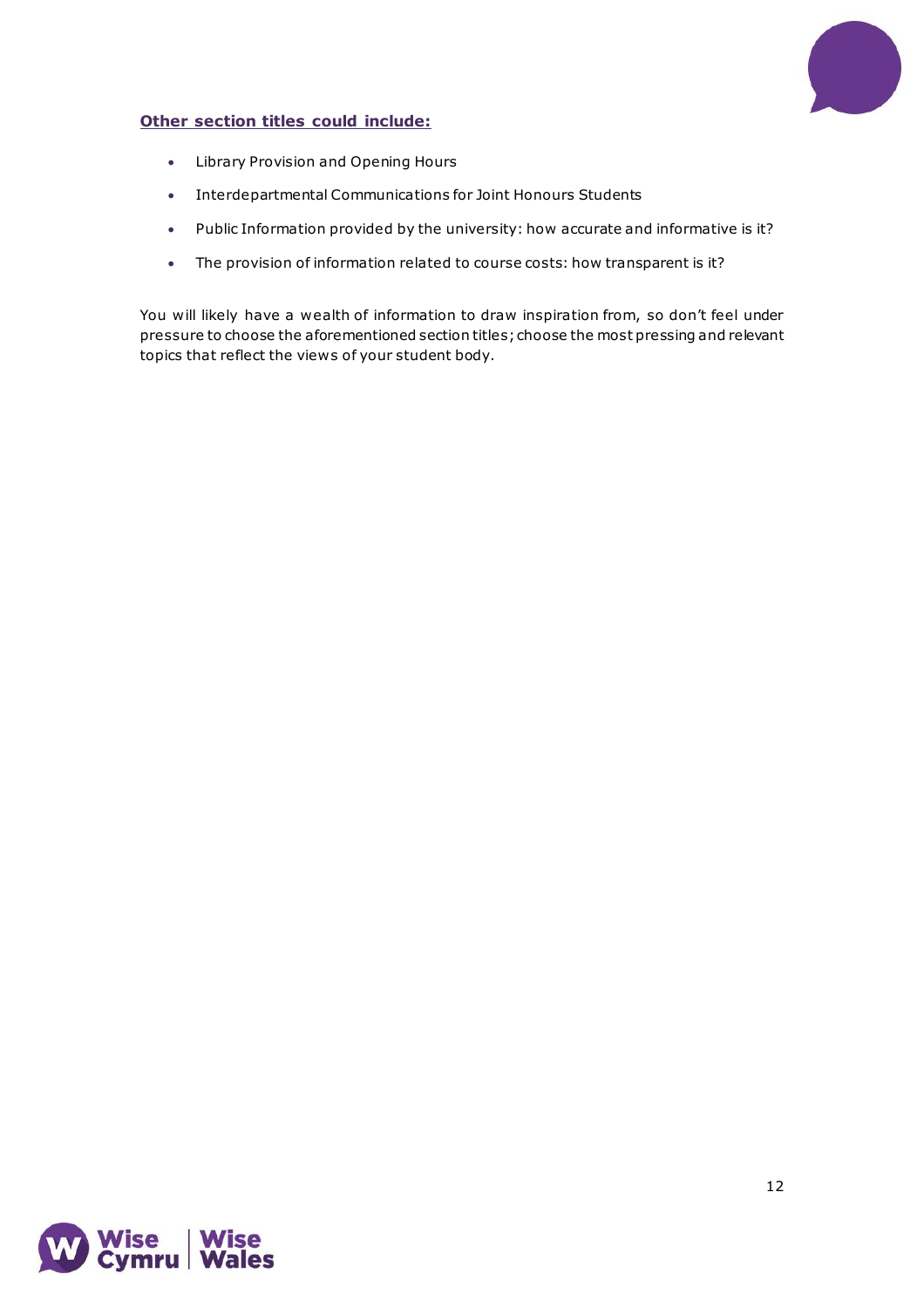

# <span id="page-12-0"></span>**Final Section: Conclusion**